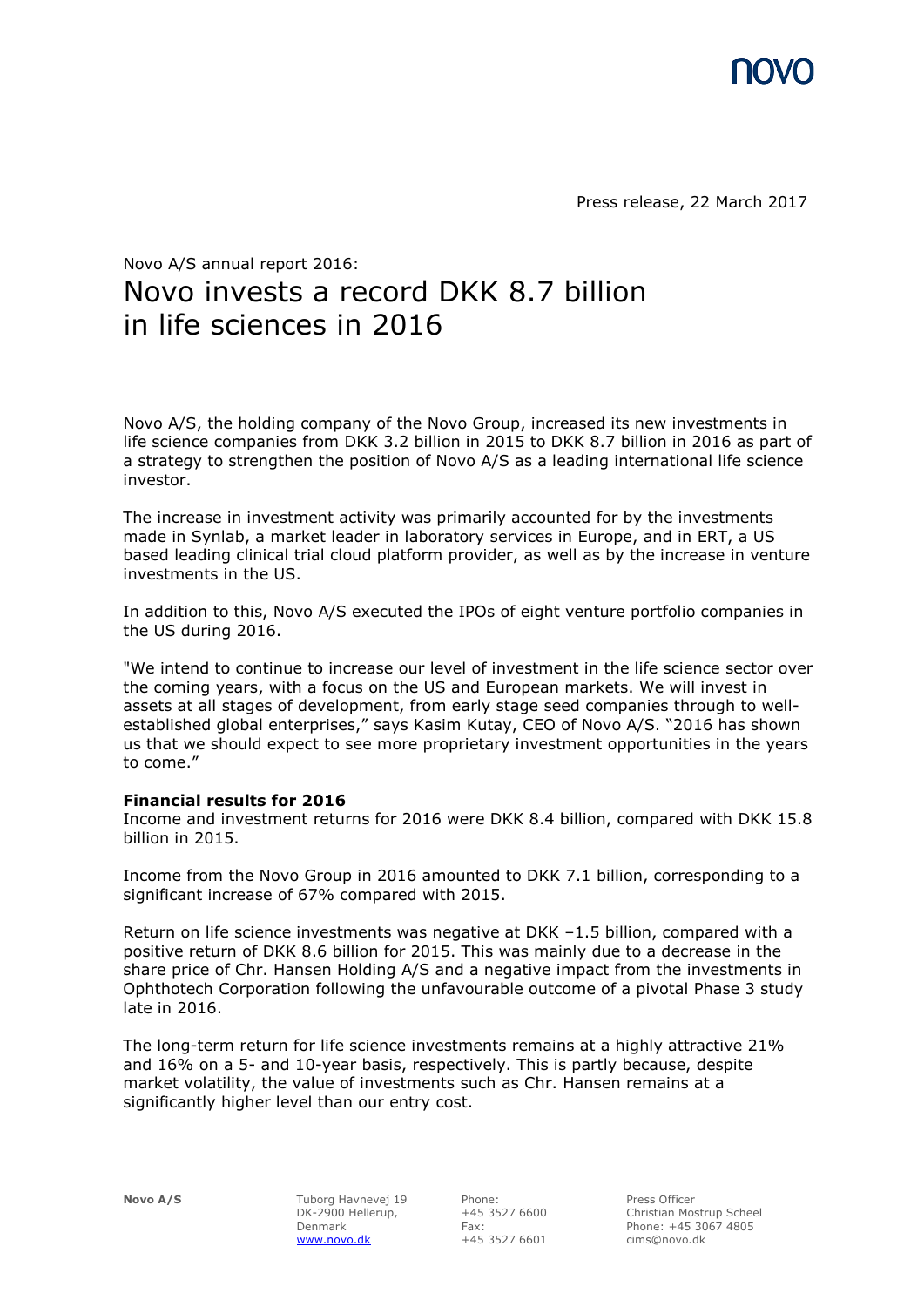

A return of 8% was realized in 2016 from financial investments, amounting to DKK 2.8 billion compared with DKK 2.9 billion in 2015. The Novo A/S shareholding in FLSmidth contributed to this return.

# **The Novo Group**

The Novo Group, comprising Novo Nordisk, Novozymes and NNIT, all increased their dividend payouts in 2016.

In 2016, Novo Nordisk decided to introduce an interim dividend and, consequently, Novo Nordisk paid its first interim dividend in August 2016. Due to Novo Nordisk's introduction of interim dividends in 2016, Novo A/S experienced a significant increase in dividends received compared with 2015.

All three operating companies experienced challenging business environments in 2016, resulting in a decrease in the share prices of Novo Nordisk and Novozymes. As a result, Novo A/S closed 2016 with total holding and investment assets of DKK 276 billion, versus DKK 378 billion for 2015.

"While 2016 was a challenging year for the Novo Group, all companies continued to grow their businesses, profits and dividends," Kasim Kutay said.

#### **The investment portfolio**

As a holding and investment company, Novo A/S makes investment decisions with a view to long-term returns, as illustrated in the table below, which shows returns on a 5 and 10-year basis. The performance for 2016 and 2015 is included for the sake of comparison.

|                                                                    | 2016   | 2015 | Last 5<br>years | Last 10<br>years |
|--------------------------------------------------------------------|--------|------|-----------------|------------------|
| Return on life science investments $-$ IRR $(%)$                   | $-4\%$ | 35%  | 21%             | 16%              |
| MSCI Pharmaceuticals, Biotechnology and Life<br>Sciences Index (%) | $-7%$  | 19%  | 18%             | 10%              |
| Return on financial investments $-$ TWR $(%)$                      | 8%     | 11%  | 11%             | 8%               |
| Benchmark index for financial investments (%)                      | 9%     | 7%   | 10%             | 5%               |

# **Performance overview – investment portfolio**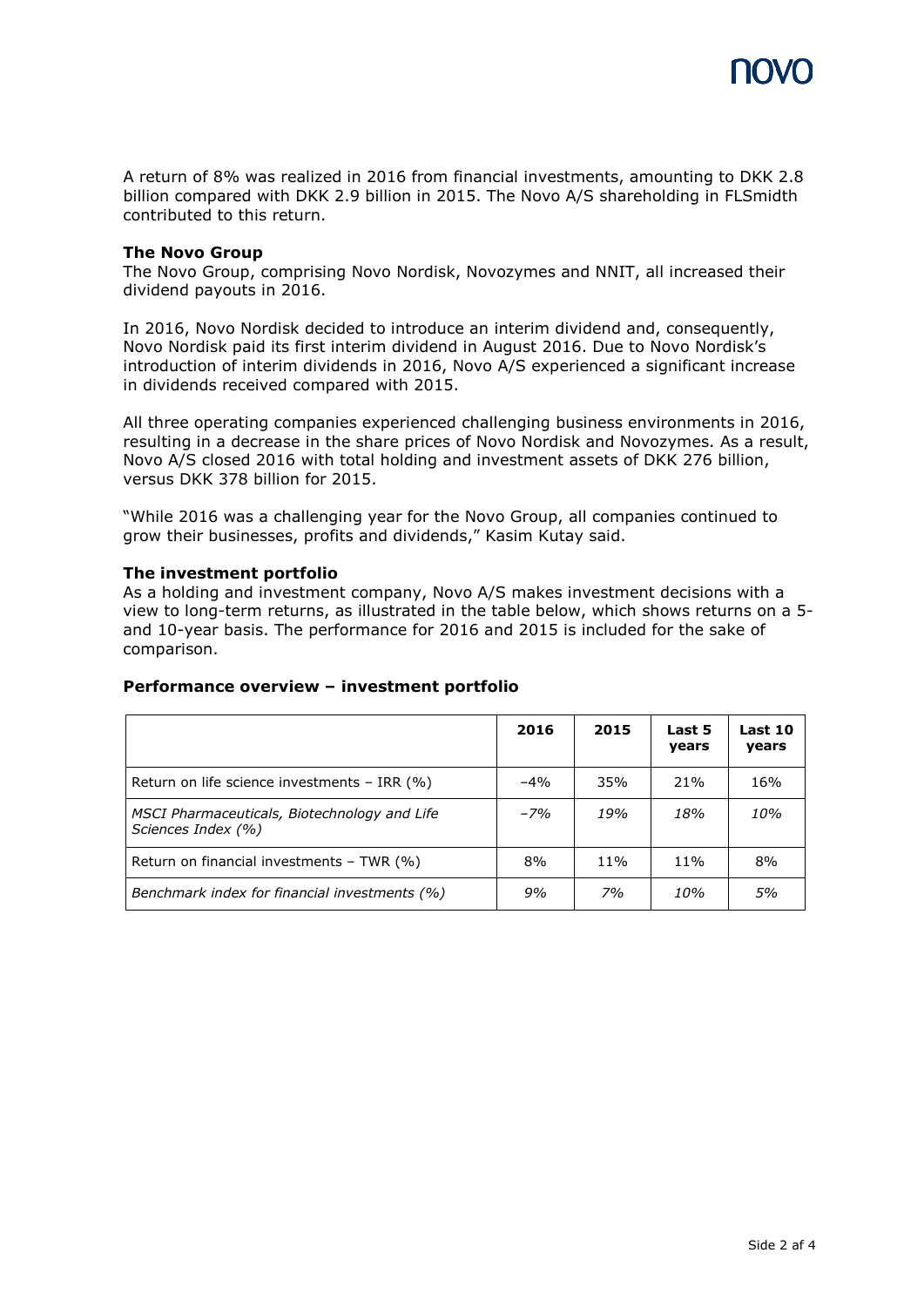# **Summary of income and investment returns and of assets (in billions of DKK)**

| 2016 | 2015<br>-- |
|------|------------|
|      |            |

#### **Income and investment returns**

| Income from the Novo Group          | 7.1    | 4.3  |
|-------------------------------------|--------|------|
| Return on life science investments  | $-1.5$ | 8.6  |
| Return on financial investments     | 2.8    | 2.9  |
| Total income and investment returns | 8.4    | 15.8 |

# **Holding and investment assets**

| The Novo Group                             | 199.2 | 308.0 |
|--------------------------------------------|-------|-------|
| Life science investments                   | 37.7  | 31.9  |
| Financial investments                      | 38.8  | 37.9  |
| <b>Total holding and investment assets</b> | 275.7 | 377.8 |

Notes: Income from the Novo Group includes dividends received from Novo Nordisk, Novozymes and NNIT, in addition to income related to the sale of shares in Novo Group companies. In the investment assets overview, the value of the Novo Group is presented with both A and B shares valued at the closing price on 31 December 2016. Income and investment returns as well as total holding and investment assets include the Novo Nordisk Foundation's share of returns and assets.

# **About the performance overview and returns**

All returns and indices are calculated in DKK and reflect total returns excluding internal costs. Returns on life science investments are calculated as internal rate of return (IRR) based on the book value at the end of the measurement period and cash flows within the measurement period compared with the book value at the beginning of the measurement period.

Whereas the MSCI World Pharmaceuticals, Biotechnology and Life Sciences Index cannot be directly compared with the return of life science investments, among others, given that the latter, to a large extent, consist of investments into private companies, it is considered a relevant public reference point to the life science portfolio. Returns on the liquid component of financial investments are calculated as time-weighted rate of Return (TWR) and are benchmarked to a blended index of MSCI World, Merrill Lynch Global High Yield, J.P. Morgan Emerging Market Bond and EFFAS Denmark 1–3, reflecting the composition of the financial portfolio.

# **About Novo A/S**

Novo A/S is a private limited liability company wholly owned by the Novo Nordisk Foundation.

The company is the holding company in the Novo Group and responsible for managing the Foundation's assets. Besides being the major shareholder in the Novo Group companies, Novo A/S provides seed and venture capital to development-stage companies, takes significant ownership positions in well-established companies within